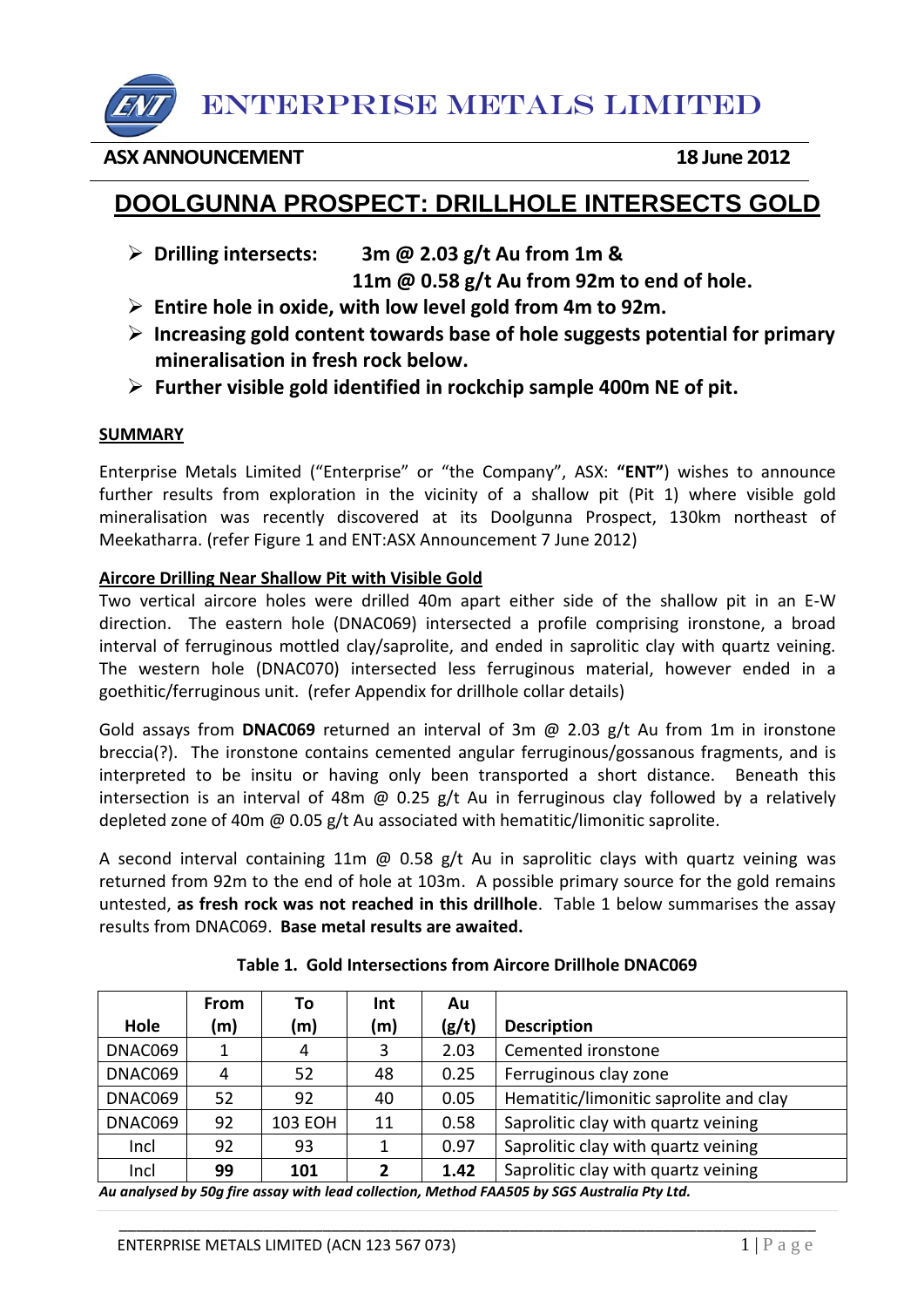

Results from scanning electron microscope studies on gold within the ironstone (gossan/breccia?) retrieved from Pit 1 (refer Plates 1 & 2 below) are expected shortly and will provide valuable information on the character, setting and origin of the gold mineralisation.



**Plate 1. Visible gold within ironstone (gossan/breccia?) from Pit 1.**



**Plate 2. Cut sample, ironstone (gossan/breccia?) displaying visible gold**

\_\_\_\_\_\_\_\_\_\_\_\_\_\_\_\_\_\_\_\_\_\_\_\_\_\_\_\_\_\_\_\_\_\_\_\_\_\_\_\_\_\_\_\_\_\_\_\_\_\_\_\_\_\_\_\_\_\_\_\_\_\_\_\_\_\_\_\_\_\_\_\_\_\_\_\_\_\_\_\_\_\_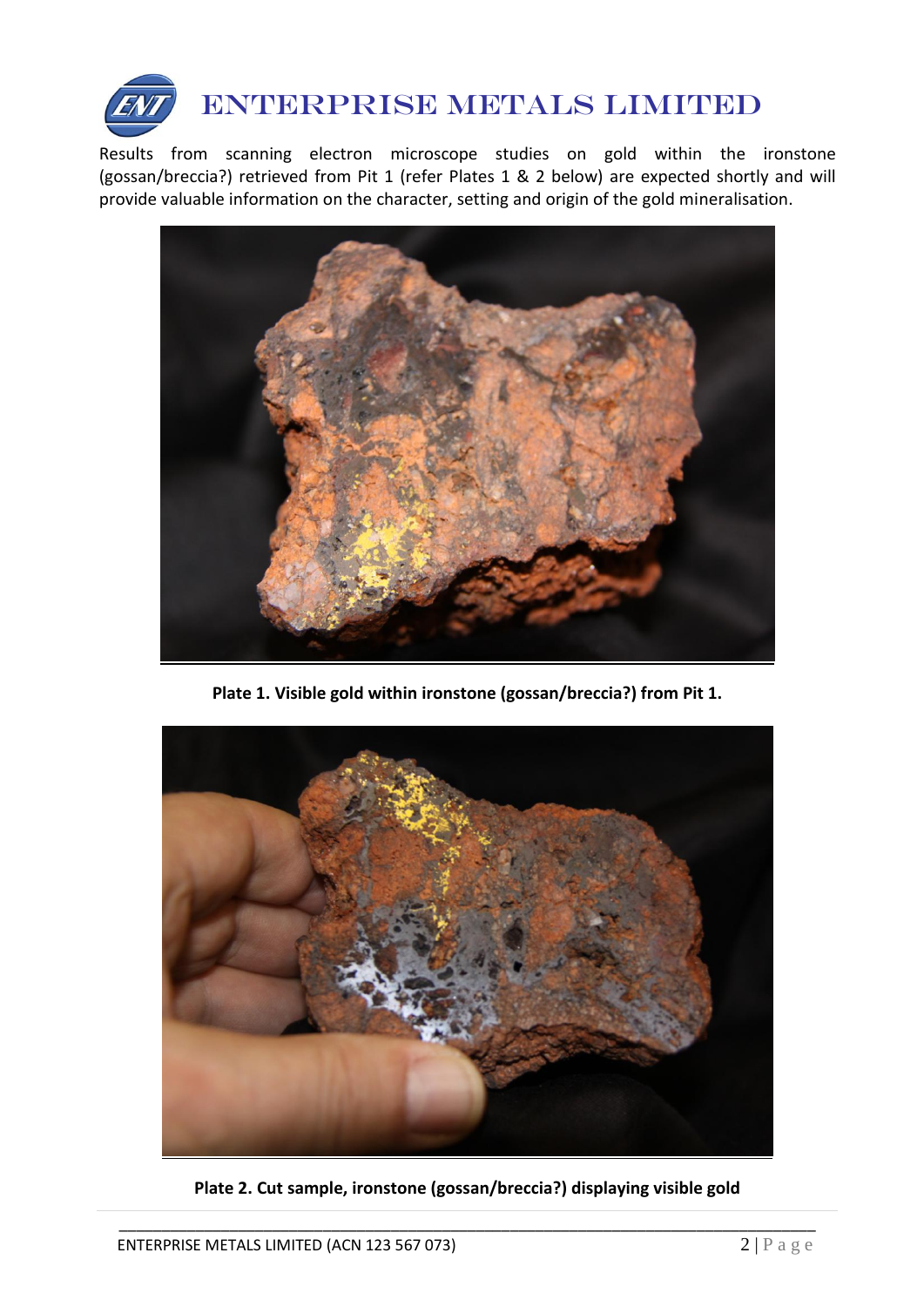

A costean adjacent to Pit 1 will be excavated within the next two weeks to provide increased knowledge of the regolith profile, which is critical in planning future exploration activities.

#### **Geological Mapping & Rockchip Sampling**

Reconnaissance geological mapping and rockchip sampling (72 samples) over a  $2km^2$  area located some 400m north of the shallow pit was undertaken. The regolith in this area is similar to that near the pit, comprising ironstone scree and scattered quartz veining.

One rock sample (DNR072) contained flecks of visible gold associated with quartz fragments indicating a primary source (Table 2). The remaining 71 samples returned elevated gold values between 10-60 ppb Au. Base metal results are awaited.

#### **Table 2. Anomalous Rockchip Sample Result**

| <b>Sample</b><br>No. | MGA94 E | MGA94 N | Au ppm | <b>Comments</b>                        |
|----------------------|---------|---------|--------|----------------------------------------|
| <b>DNR072</b>        | 727772  | 7162054 | 0.81   | gold in gossanous qtz/goethite boulder |

Further geochemical sampling, comprising 208 bulk soil samples and an additional 22 rockchip samples has been completed in the vicinity of Pit 1. All results from this sampling are pending.

#### **Regional Aircore Drilling Program**

A 120 hole, 8,000m aircore drilling program is in progress, with 68 holes for 4,297m completed to date. The drilling is targeting a supergene copper-gold enrichment *"blanket*", which may be developed below a *"leached cap",* and above deeper primary sulphide mineralisation coppergold mineralisation within the Narracoota Formation volcanics.

No assay results have been received from this program to date. Any encouraging assay results will be followed up with deeper RC drilling.

IM Ryon

**Dermot Ryan Managing Director**

*Contact:* 

*Telephone: 08 9436 9200 Facsimile: 08 9436 9299 Email: admin@enterprisemetals.com.au*

The information in this announcement that relates to Exploration Results has been compiled by Mr Dermot Ryan, who is a Fellow of *the Australian Institute of Geoscientists, and a full time employee of geological consultancy Xserv Pty Ltd. Mr Ryan has sufficient relevant experience in the techniques being reported and styles of mineralisation and types of deposit under consideration, and in the*  activity he is undertaking, to qualify as a Competent Person as defined in the 2004 Edition of the "Australian Code for Reporting of *Exploration Results, Mineral Resources and Ore Reserves" (the JORC Code), and consents to the inclusion of the information in the form and context in which it appears*.

\_\_\_\_\_\_\_\_\_\_\_\_\_\_\_\_\_\_\_\_\_\_\_\_\_\_\_\_\_\_\_\_\_\_\_\_\_\_\_\_\_\_\_\_\_\_\_\_\_\_\_\_\_\_\_\_\_\_\_\_\_\_\_\_\_\_\_\_\_\_\_\_\_\_\_\_\_\_\_\_\_\_